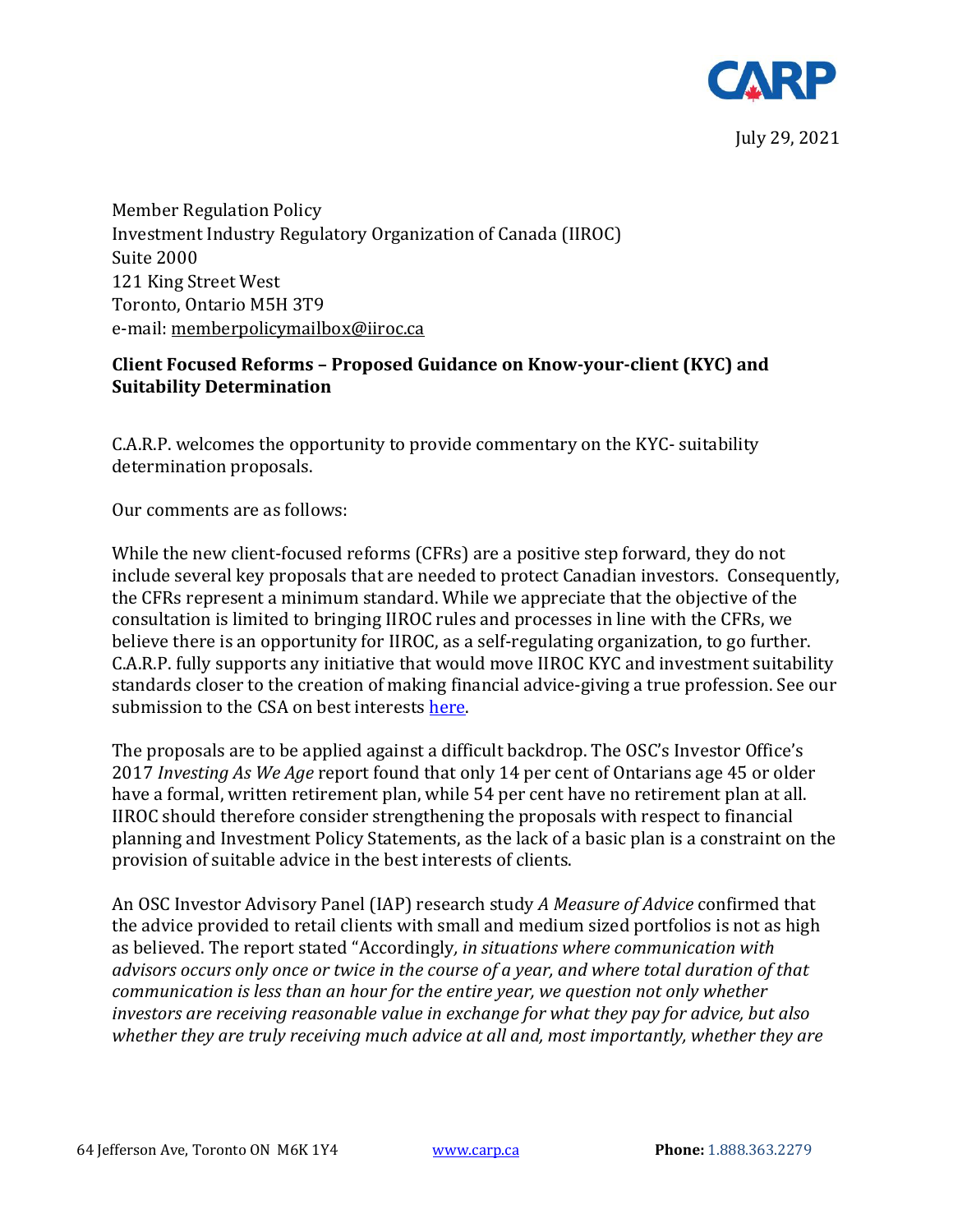

*receiving the measure of advice necessary to meet their needs."<sup>1</sup>* IIROC should ensure its guidance incorporates this valuable baseline research.

### **Basic KYC information**

- The frequency of KYC updates should be at least annual for seniors, retirees and vulnerable clients.
- Net worth should isolate out the principal residence for increased visibility.
- KYC should include expenses, not just income.
- Any changes to a client's name, emergency contact details, address or banking information should be approved in writing by the client.
- Firms should be required to pro-actively seek out KYC changes from clients, not depend on happenstance. In this day and age, technology exists to automate this in various ways.
- The existence of an emergency fund (if any) and its size should be collected.
- The Trusted Contact Person name and contact details should be provided as an integral component of KYC.
- Suitability should be tied to a financial plan or equivalent with a target return rate.
- A copy of the captured KYC information and risk profile should be provided to the client for retention.

C.A.R.P. fully endorses the obligation for Dealers to provide their clients with the opportunity to express their investment needs and objectives in plain language, such as saving for retirement to maintain a certain lifestyle, supporting their adult children or investing for the post-secondary education of their grandchildren.

# **Risk profile**

The methodology used to determine risk capacity and risk tolerance should be validated by behavioural professionals to ensure they measure what they are intended to measure. As with any psychometric test, an investor risk tolerance questionnaire must be *reliable* and *valid,* fully documented and approved by senior management. Many of the commonly used "investor risk" questionnaires are actually asset allocation calculators mislabelled as risk tolerance tests. An OSC IAP empirical research study found that most of the questionnaires (83.3%) in use by the industry are not fit for purpose.<sup>2</sup>

The consultation document defines risk profile as comprising risk tolerance and risk capacity but a number of IIROC Member Firms also include "Risk need" – the risk needed to achieve the stated objectives and needs of a client. For example Canaccord Genuity, an IIROC Member Firm, includes *Risk need* in its risk profile.

<sup>1</sup> [https://www.osc.ca/sites/default/files/2020-10/iap\\_20190729\\_survey-findings-on-how-much-advice](https://www.osc.ca/sites/default/files/2020-10/iap_20190729_survey-findings-on-how-much-advice-investors-receive.pdf)[investors-receive.pdf](https://www.osc.ca/sites/default/files/2020-10/iap_20190729_survey-findings-on-how-much-advice-investors-receive.pdf)

<sup>2</sup> [https://www.osc.ca/en/investors/investor-advisory-panel/investor-advisory-panel-notices-and](https://www.osc.ca/en/investors/investor-advisory-panel/investor-advisory-panel-notices-and-information/osc-iap-releases-research-risk-profiling)[information/osc-iap-releases-research-risk-profiling](https://www.osc.ca/en/investors/investor-advisory-panel/investor-advisory-panel-notices-and-information/osc-iap-releases-research-risk-profiling)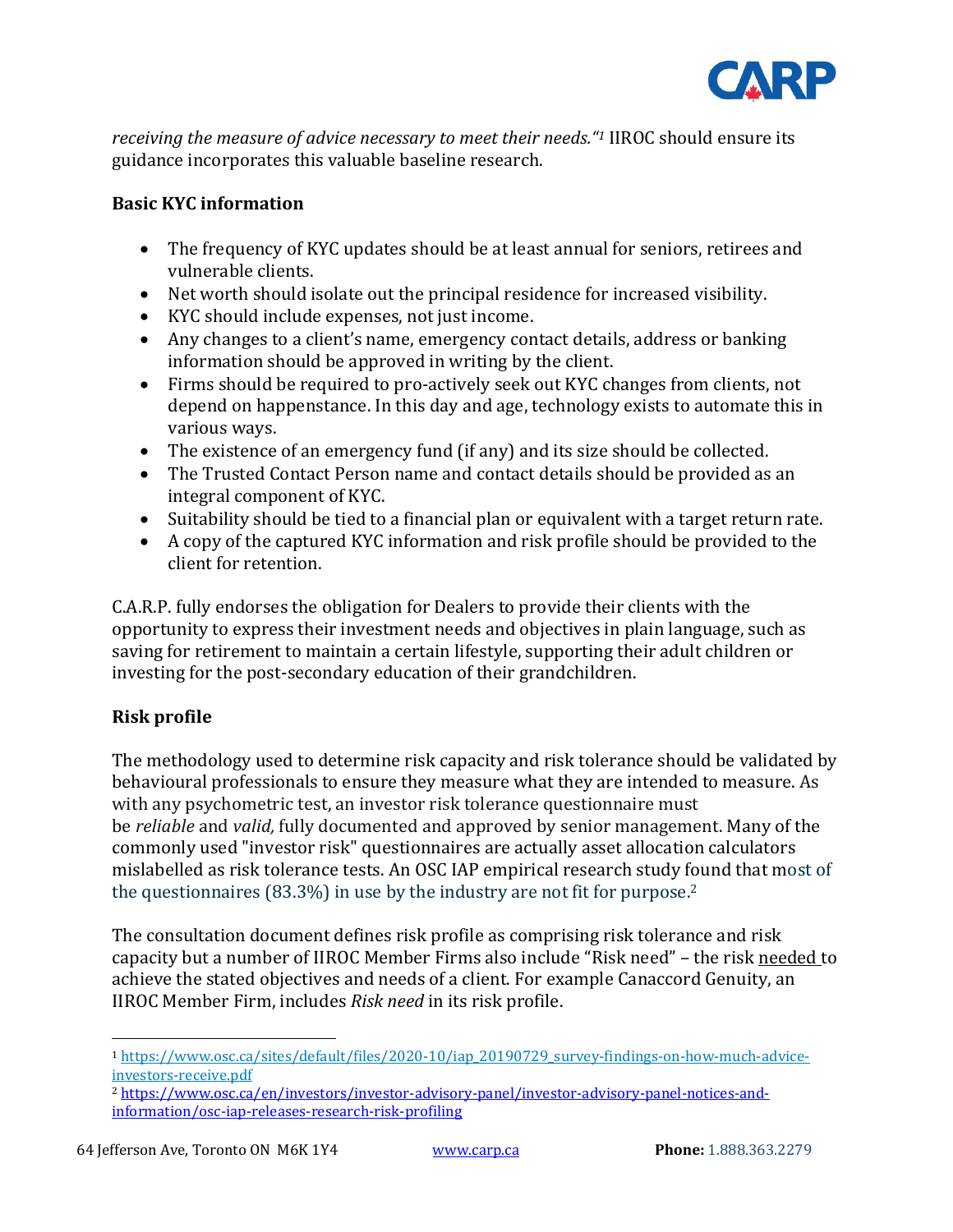

C.A.R.P. fundamentally agrees, and we recommend that the guidance include the assessment of Risk need.<sup>3</sup> The CFA institute, a respected international body for professional advice givers, also lists *Risk need* as the third dimension of a client's risk profile.<sup>4</sup> The inclusion of *Risk need* could help retail clients, and especially seniors and retirees from taking on unneeded investment risk. That would be congruent with putting the needs of clients first. If *Risk need* is not part of the investor risk profile, clients of IIROC Member Firms could be placed in harm's way.

# **Client's investment time horizon**

"Time horizon" should be clearly defined and explained to investors and how it relates to portfolio risk management. Investors should be requested to provide estimated time horizons for each major objective applicable to the account.

#### **Use of leverage or borrowing to finance the purchase of securities**

As written, the proposals seem focussed on the client's ability to repay the loan. The use of borrowed funds (use of Margin) is a high-risk strategy that is justifiable only if it is consistent with the individual's risk capacity and risk needs. Text should be added that Dealers should be required to assess and document *Risk need* and if it is concluded that the client has no need to take on leveraging risk to meet objectives, the client should be so informed.

KYC should capture debt obligations. For instance, if a client is carrying a large amount of 18%+ credit card debt, any investment recommendation made would be unsuitable, including leveraging, unless it could reasonably be argued that the recommendation is more likely than not to exceed an 18% annual return. Unless a client's significant debt obligations are known, it is not possible to ensure leverage investment actions are suitable and consistent with risk capacity constraints.

# **Account Type**

- 1. Certain elements of KYC are unique to the type of account. For instance, time horizon for a RESP may be quite different than that for a margin trading account. The guidance should ensure this aspect is covered.
- 2. IIROC should provide guidance on the suitability of fee-based accounts as the momentum of the financial services industry seems biased towards such accounts even if they are unsuitable for retirement accounts where portfolio turnover is usually low.
- 3. Discretionary accounts should be bound by a fiduciary duty.

<sup>3</sup> See[: https://www.canaccordgenuity.com/wealth-management-australia/investment-management/your](https://www.canaccordgenuity.com/wealth-management-australia/investment-management/your-risk-profile/)[risk-profile/](https://www.canaccordgenuity.com/wealth-management-australia/investment-management/your-risk-profile/)

<sup>4</sup> Ref: <https://www.cfainstitute.org/-/media/documents/survey/investment-risk-profiling.ashx>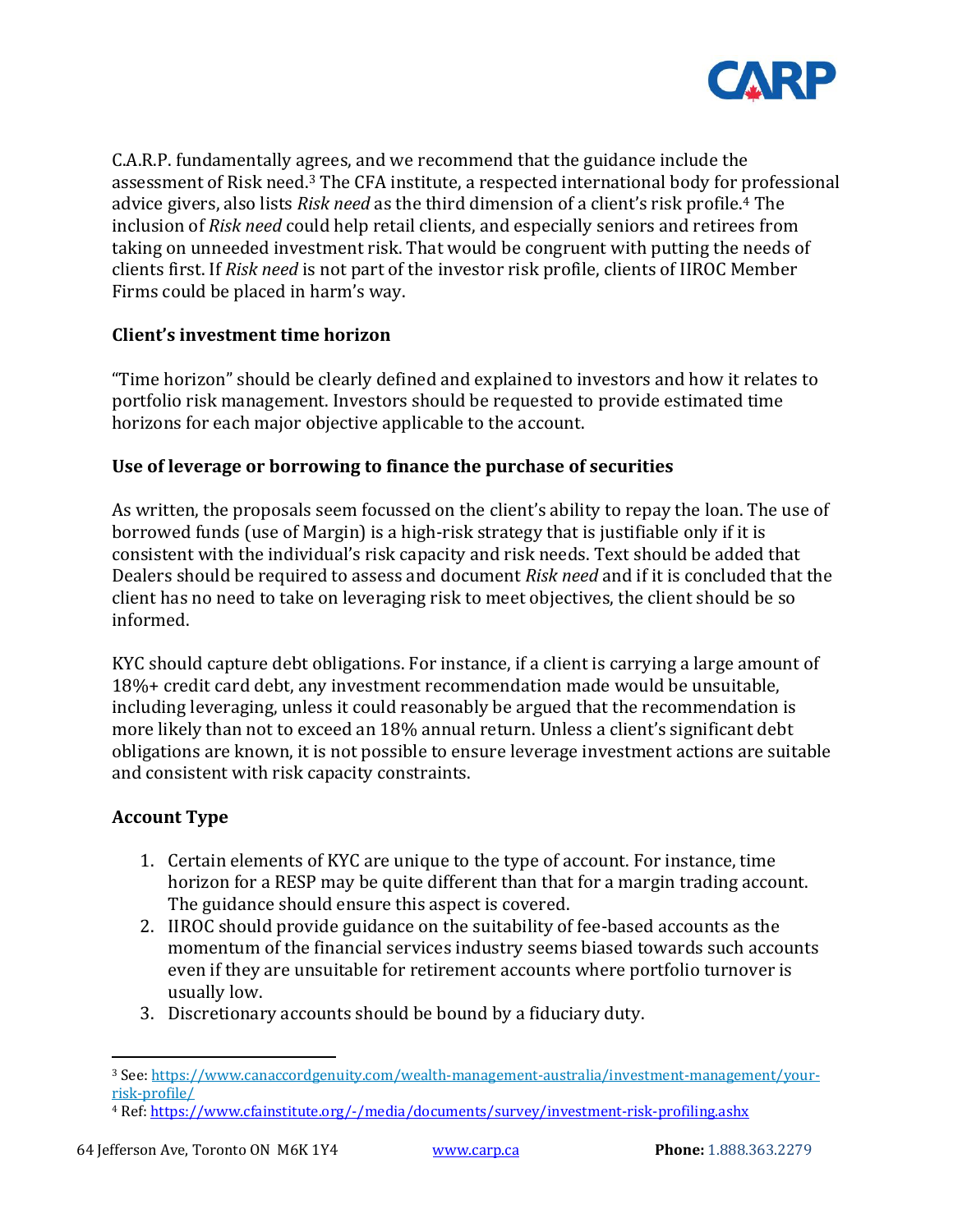

### **Unsolicited client trading requests**

At a minimum, the client should acknowledge the discussion regarding unsuitability and accept the conditions that make the recommendation unsuitable. Should the unsolicited trade request be expected to have a material impact on the portfolio, the Rep should use this opportunity to update the IPS and/or KYC. Doing so would allow the client to fully understand the potential effect of the requested trade on his or her objectives, goals and risk profile.

An investment policy statement (IPS) is mentioned in the proposals as a nice to have. We recommend it become a standard practice. KYC and other information should be incorporated into a written IPS that addresses the client's risk tolerance, return requirements, and all relevant investment limitations (including time horizon, liquidity needs, tax concerns, and legal and regulatory factors). For some clients, the IPS may include unique constraints or preferences, such as incorporating ESG factors during the investment decision-making process. Without identifying such client factors, one cannot judge whether a particular investment or strategy is suitable for a particular client. The IPS also should identify and describe the roles and responsibilities of the parties to the advisory relationship and investment process, as well as schedules for review and evaluation of the IPS. This process would be a definitive step forward in improving advice professionalism.

#### **Suitability of product shelf**

Dealers must implement formal policies and procedures appropriate to their business to perform appropriate product due diligence before allowing any product to be offered to clients, including senior clients (e.g., thoroughly vetting any new product from a regulatory, risk management, disclosure, and business perspective). Examples of such products include leveraged exchange-traded funds (ETFs) and crypto investment funds.

#### **Seniors titles**

Although not directly related to the guidance, C.A.R.P. firmly believes that misleading titles can cause seniors to place undue trust in a Rep when responding to KYC questionnaires. Based on an OSC mystery shop a few years ago, IIROC has some work to do in corralling the industry's proliferation of meaningless titles.

# **Mutual funds**

Mutual funds represent hundreds of billions of dollars invested with IIROC dealers. We recommend that the suitability guidance be enhanced to cover such issues as: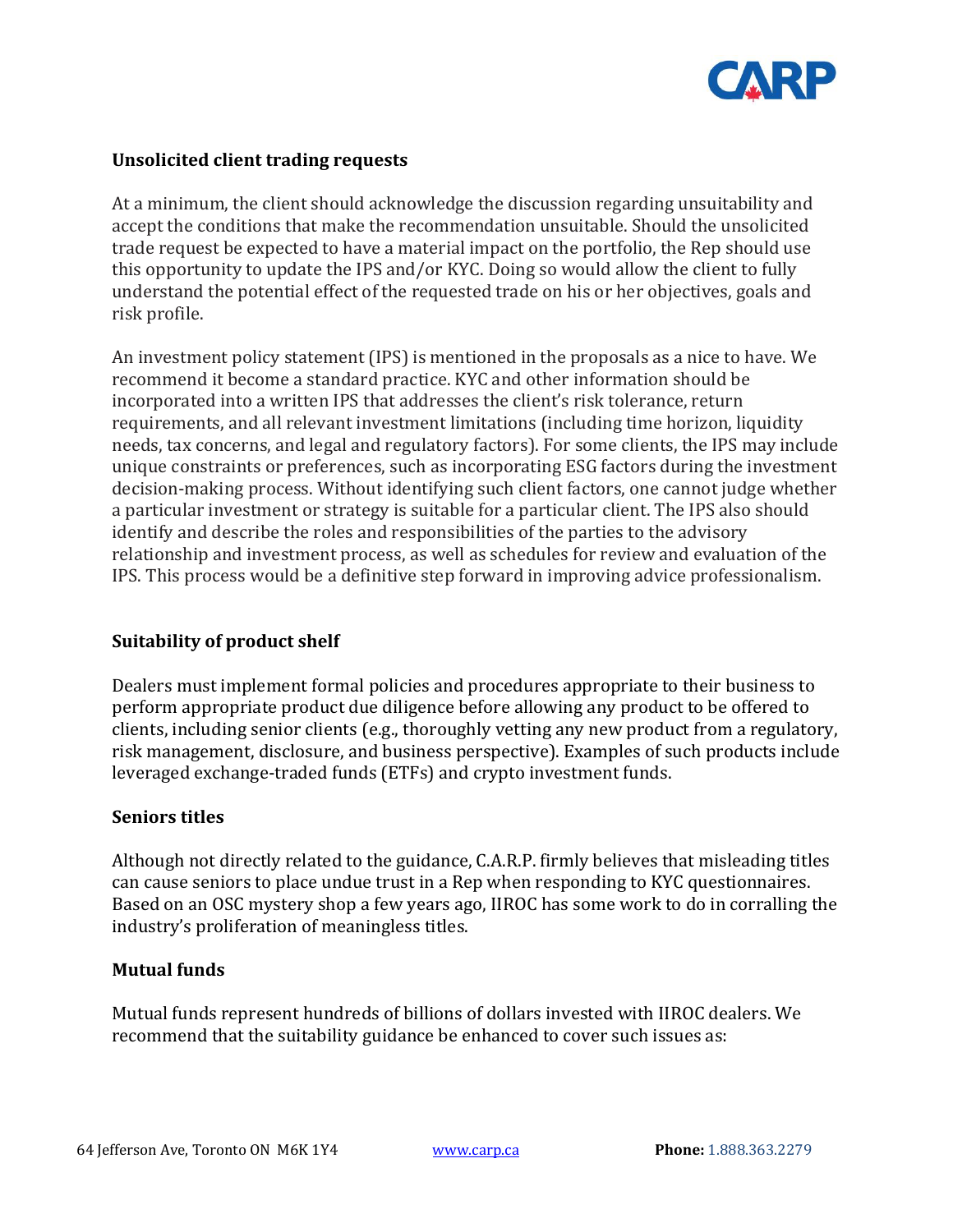

- Dealers should be required to recommend the lowest fee fund series available to clients who qualify for the series in order to comply with the CFR client first standard.
- The guidance should deem as unsuitable any recommendation where trailing commission payments are made when the fund is held in a fee-based or discount brokerage account.
- Dealers should have a reasonable basis for determining that active management is in the best interests for their clients.
- The guidance should make it clear that Fund Facts risk ratings are not appropriate for use in suitability determinations. The actual risks inherent in the mutual fund should be used as the basis for determining suitability.

# **Complaint process and suitability**

The consultation is silent on recommendations made in dealer complaint responses. As seniors are disproportionately represented in complaint statistics, we recommend that IIROC rules dedicate a section of the guidance to providing suitable recommendations guidance for the resolution of complaints in the best interests of clients. Too often the process is adversarial and exploitive. The impact of an unfair (unsuitable) compensation recommendation can have a material adverse impact on a senior's financial well-being.

Dealers should be prohibited from recommending or permitting the use of a dealer's internal ombudsman since such a recommendation is inherently unsuitable. Internal ombudsman are not independent of the dealer, are not under the regulatory mandate of IIROC and are not accountable to anyone but the Board of Directors of the dealer's parent corporation. If a complainant seeks an external review of a complaint response, the complainant shall be referred to OBSI as that would be in the client's best interest.

# **Advisor competency and proficiency**

Elderly clients provide some unique challenges for Firms and their advising staff. The guidance should, in our opinion, address the need for advisor training and education related to advising elderly and vulnerable clients. This would include training in how to communicate with the elderly and how to manage de-accumulating accounts. One of the major socio-economic issues facing seniors is running out of money in retirement. Most advisor training and industry compensation practices are centred on account growth, not investing as a form of pension plan. In addition, advisors need education on how to integrate income tax rules and govt. social programs into portfolio design and tax-efficient investing strategies. A RRIF account is unique in that new contributions are not only not permitted, but certain minimum annual withdrawals are mandatory.

Many choices that would best serve an older client- like deferring CPP withdrawals and drawing down one's investments, or not attempting to increase one's investments by taking out a home equity line of credit - might not serve a financial advisor well. It remains to be seen whether CFR can materially improve senior outcomes. In any event, we